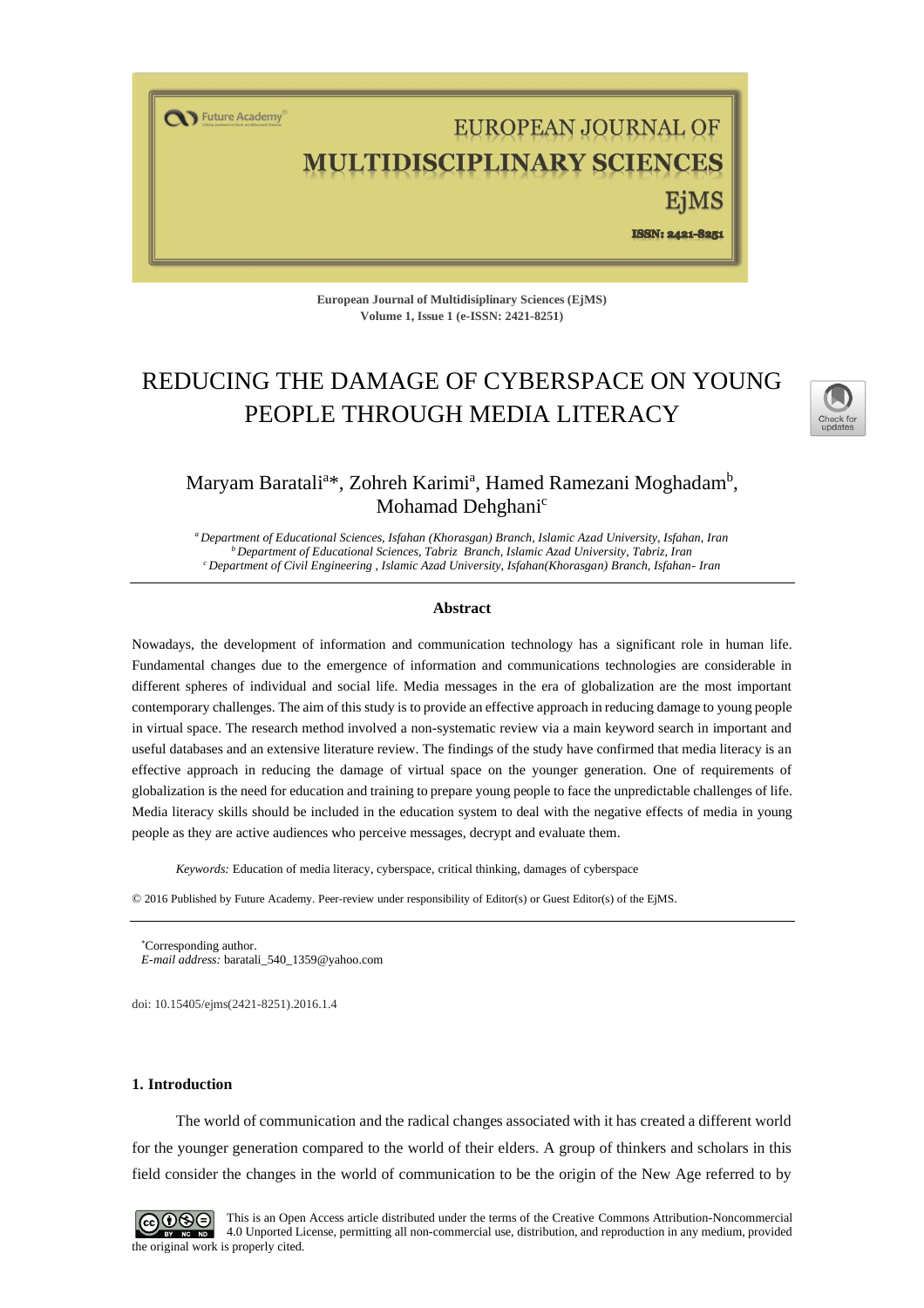different names such as the McLuhan global village, global civil society, second modernity, networking community, world abandoned, communication community, and fluid modernity (Abasi & Mirali, 2012).

Today, with constant media bombardment and communication overload, communication technologies are so commonplace and plentiful that people can easily keep in touch with anyone, anywhere, at any time on the planet. Media is a useful and powerful means that allow for the instantaneous transfer of data around the world. Media used to transmit messages from the sender(s) of media to the audience or the audiences and these include newspapers, books, radio, TV, satellite, communications and information technologies, the Internet and so on. As such, the mass media, or public media, and its effects are of great interest to society (Kazno, 1995)

In recent years, children and adolescents have experienced significant changes in their lifestyle. One of the most important of these changes is the emergence of new media because of its characteristics such as affordability, availability and interactivity, which make this media much more effective than older ones (Aameli, 2009). Concern about children and adolescents' moral development and the negative influence of media was a concern in as early as ancient Greece when Plato in his book titled "Republic" argued that materials for children should be strictly censored for their own good. With the advent of electronic media, including motion pictures, radio and television, this concern of the influence of media on young people has become even more urgent. Electronic media, especially television in particular, provides much more information than what children already know or need to know (Roberts, Foehr, Rideout, & Brodie 2004).

Keshtiaray and Akbari (2011) posit that with the introduction of instantaneous communication, comprising simple and rapid entry and access to communicate with the world in different forms with no limitation of time and space, has facilitated access to and participation in economic, scientific, cultural, artistic, religious databases which can be counted among its unique features. Limitless latitude and flexibility may lead to fundamental changes in the principles of society because familiarity with other communities, willingly or unwillingly, brings in new standards to the extent that a society's norms and values may diminish. Among the measures that could be taken to deal with such challenges are social control where the principles of enjoining good and forbidding evil are taught to maintain a society's religious values and societal norms. The advent of the Internet and various aspects of its influence on human life despite all the advantages and benefits have raised concerns in all relevant communities and is not limited to a particular community or minority.

The media possesses the status to effect a change in culture, either in art or in terms of symbolic forms and fashions, creating moods, ways of life and norms. It has the power to become the dominant source of definitions and images of social reality that then become a collective norm among individuals, groups and communities. Normative judgments and values are expressed as an inseparable and mixed entity with news and entertainment programs (Maccuel, 2002).

Given the importance of this issue, the authors of this study wish to present an effective approach to reduce the damage of virtual space on young people.

#### *1.1. Media literacy*

Media literacy is not merely confined to a means of reading and writing as they are not recognized as the concept of news, interviews and reports and others. Media literacy seeks to identify the relationship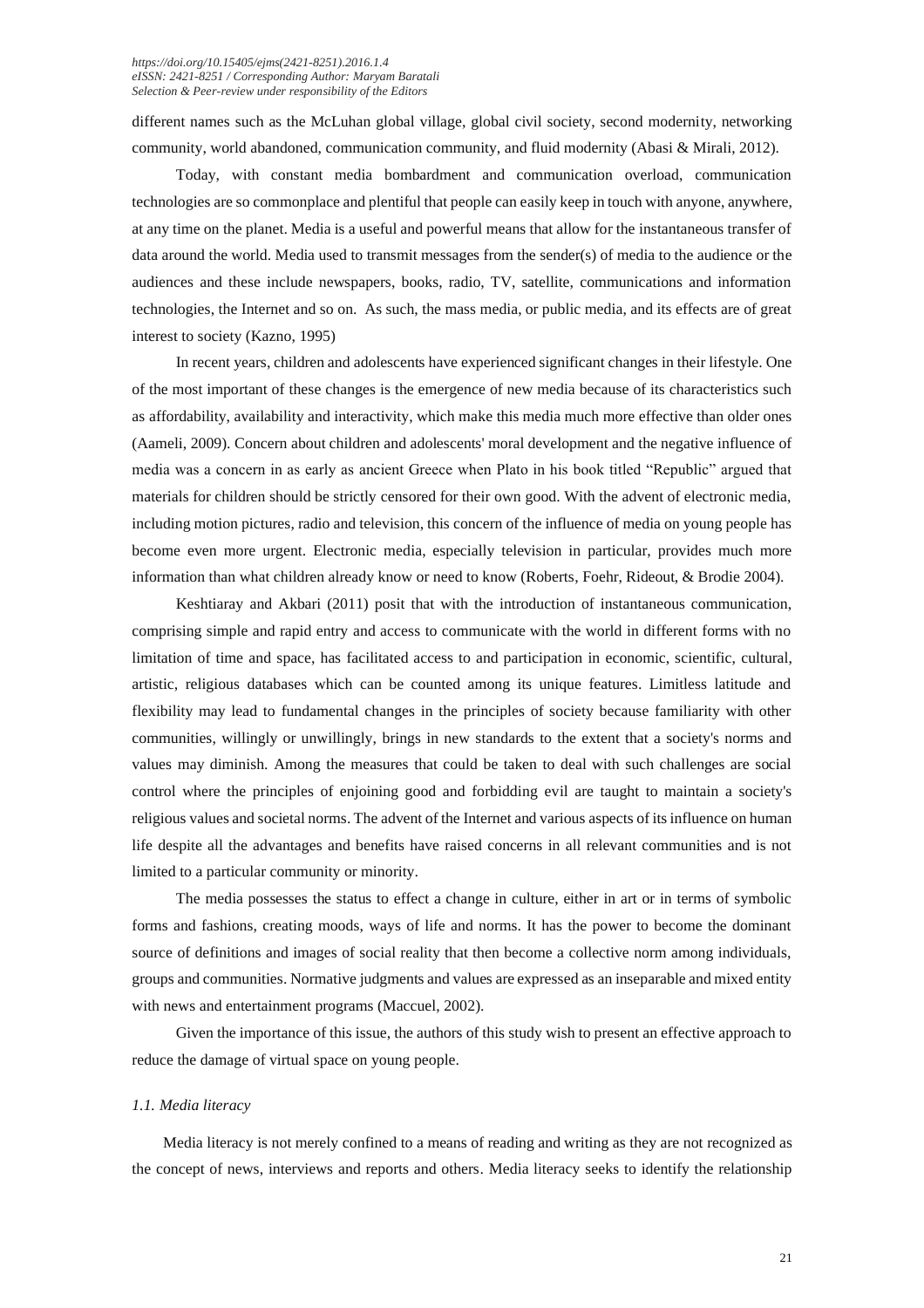#### *eISSN: 2421-8251 Selection & Peer-review under responsibility of the Editors*

between knowledge and power and power relations and social justice. Media literacy means understanding how the media works on people (Shekarkhah, 2009).

The history of media literacy dates back to 1965. Marshall McLuhan in his book entitled "Understanding media dimensions of human existence", used the term for the first time when he wrote "When the global village is achieved, it is necessary for people to achieve media literacy as a new literacy" (Jahromy & Jahromy, 1989).

Since the mid-1970s, the issues of media literacy have been extensively studied in countries like Canada, Latin America and European countries like Italy and Spain. The main objective of media education in these countries was to overcome the inequalities between developed and underdeveloped countries (Spasgar, 2005). In Japan, the translation of media literacy texts in 1992 led to a new form of media studies in the country. In 1999, the National Association of Radio and TV organizations of Japan began media literacy education programmes for children. Now, media literacy as one of the most efficient means of monitoring the media has captured the attention of developed countries and have become courses offered in educational programmes in Canada, Japan, Germany, Britain, Australia and South Africa. In these countries, media literacy has become so important that it is offered as a subject in the school and tertiary curriculum and even in adult and higher education sectors. The aim of such courses is to educate the masses on what the media is and how it differs from the reality around us. Meanwhile, the students also learn about the various types of media such as advertisements, editorials, reports, news and various media platforms like visual, written and electronic. This knowledge would enable students to select media in terms of their taste and enable them to form an accurate perception of the content being offered.

Institutions and organizations that are active in the field of media literacy like UNESCO and the European Commission and the European Parliament have delineated four areas of skills that are required for media literacy. These include the ability to access, analyse, evaluate and produce media content creatively. All these skills strengthen and develop awareness, personal abilities, critical thinking and problem solving abilities. With these four skills, young people are able to access and use the media, analyse and evaluate, produce and communicate media messages using their critical thinking (Oxstrand, 2009). According to Robert Ennis (1996), mental skills are a component of media literacy that enable everyone to make wise decisions regarding values such as the pursuit of truth, justice, self-determination and personal criticism. Media literacy is a critical thinking skill, that provides a strong sense of how to deal with and meet the needs of the media. One reason for the rise of awareness in all sectors of society is dealing with the media's targeted audience. This can lead to mutual and cooperative relationships with the media and the strengthening of democratic structures in the subject of criticism for the media active participation of citizens. Skills training for thoughtful and informed communication with the media and at the same time to create a detailed, critical analysis of media messages (written, audiovisual) is a significant factor in media literacy. In the view of Elizabeth Thoman, the founder and president of the Centre for Media Literacy training in Los Angeles, media literacy is "the ability of interpreting private conceptions from hundreds and perhaps thousands of phonetic body every day through newspapers and commercial journals. Media literacy has the power to choose and select media, ability of challenges and questions as well as being aware of what is around us and not being vulnerable and passive."

Pat Kipping, a famous Canadian expert believes that "media literacy makes a better citizen of you." He later added that persons with media literacy skills consider the media to be a means to convey ideas, information and very delicate and complicated news. The techniques used for creating a message under the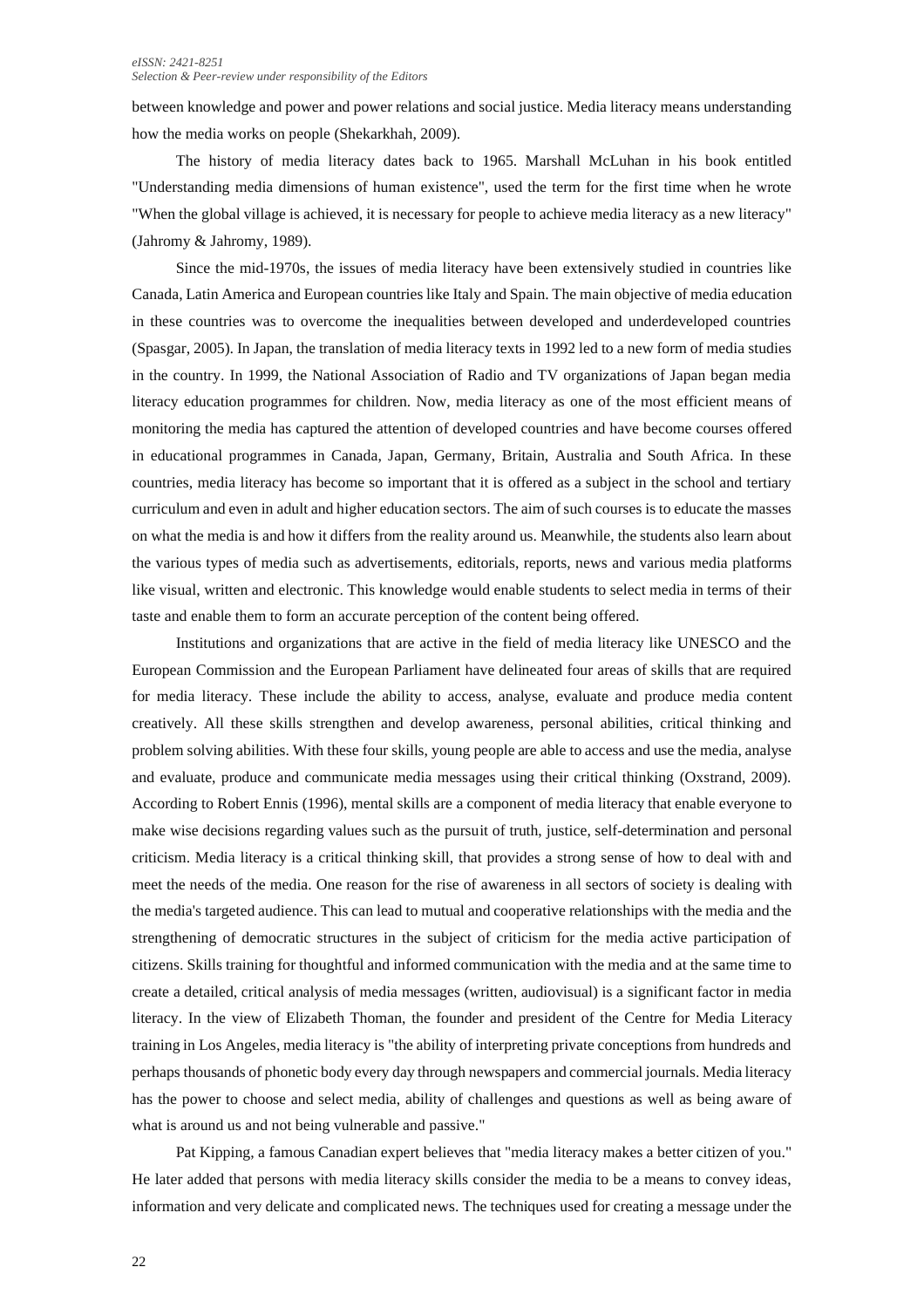influence of emotions are well-known and people who are media literate can identify such techniques and messages and discuss their views. Media literate individuals seek out different sources of information and entertainment based on the information they are interested in. They know how to react to the media and exercise the necessary discretion. The aim of media literacy is to empower youth and adults with the ability to access, analyze, evaluate and develop media.

Operational levels to achieve these goals include:

a) Schools: Improving the educational standards in the field of language teaching, social studies, health and other issues including skills to access, analyze and evaluate information in the media. Teachers should note that once students gain experience and talk about the media, media literacy can become an enthusiastic and engaging way to explore the wide range of issues and problems.

b) Society: in the view of researchers and thinkers, media education is an important tool to identify and deal with the problems of society, such as substance abuse, obesity and eating disorders, violence and harassment; understanding the opposite sex, racial discrimination and other species discrimination and oppression, as well as life skills training. Literacy skills can empower people and groups that are usually removed from the media and find out their stories and share their ideas for justice.

c) In public life: media literacy helps us to understand how the media "creates" culture and how "media monopoly" controls a group of large corporations involved in our media and politics that affect the community. Media literacy for youth and adults will encourage them to change the existing media system and the media networks so that they emerge fairer and more accessible.

Media literacy has evolved and today has been influenced by the interactive nature of media which facilitates media access, analysis and evaluation, production and media communication. The steps in Table 1 are proposed in the article entitled "Study on the current trends and perspectives of media literacy in Europe" published on the website of the European Commission.

| <b>History</b>                                  | <b>Communication space</b>                                                             | <b>New Skills</b>                          | Social and cultural implications                                        |
|-------------------------------------------------|----------------------------------------------------------------------------------------|--------------------------------------------|-------------------------------------------------------------------------|
| Classical period                                | Verbal communication and<br>$gestures + invention$ and<br>spread of alphabetic writing | Dominance of oral<br>language and gestures | Organizing and supporting<br>knowledge                                  |
| First Industrial<br>Revolution &<br>Renaissance | The invention and spread of<br>book printing and<br>newspapers                         | Alphabetic skills                          | Creating the origins of<br>philosophical and scientific<br>explanations |
| The second<br>industrial<br>revolution          | The rise of electronic<br>media: phone, video, radio<br>and television                 | Strengthening and<br>expanding literacy    | The progress of science and<br>empirical philosophy                     |
| <b>Information Society</b>                      | Digital media and the<br>Internet                                                      | Mainstream education                       | Media and consumer societies<br>(Audience)                              |

**Table 1.** The most important stages of development in media literacy (Taghizadeh, 2010)

#### **2. Research Method**

The research method is a civilian review and a keyword browsing search of the study (media literacy, injury in cyberspace, education and media literacy, etc.) has revealed important and useful databases and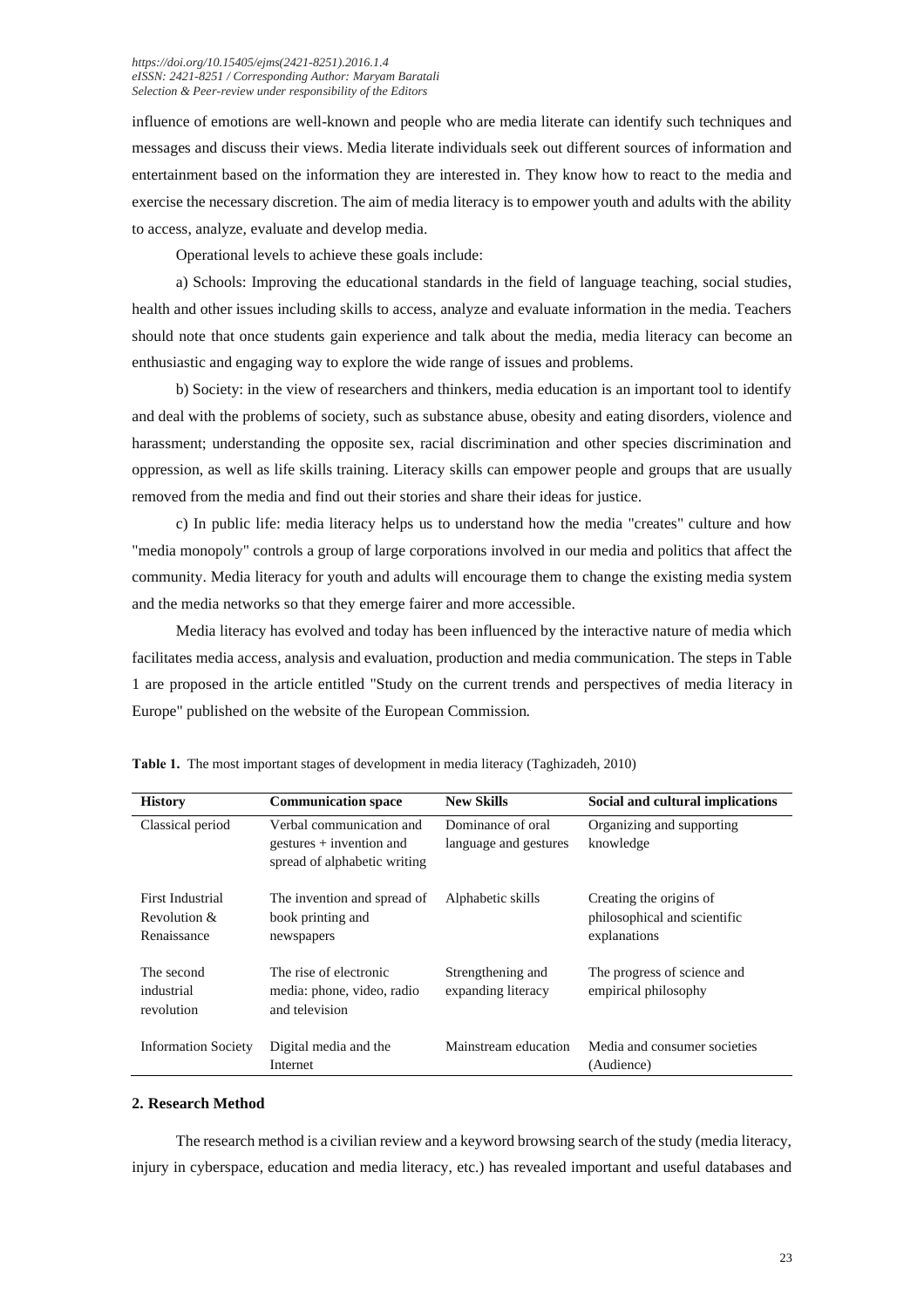literature. Data collection involved taking extensive notes. After a review and discussion of the results of the studies, the researchers analyzed the results of the findings.

#### **3. Results and Discussion**

After reviewing the literature in the field of media literacy in order to find an effective approach to reduce the social harm caused by it on young people, the results are presented according to sections below:

#### *3.1. Cyberspace*

Cyberspace refers to the world of Internet media and communications. Virtual or cyber space refers to a set of interconnections for humans via computer regardless of physical geography. The term was first mentioned by William Gibson, author of Canadian science fiction novels in 1984. In his view, cyberspace is indeed the imaginative space of computers that all connect people, machines and resources. Virtual space can be used to describe all types of information resources generated through computer networks. In fact, a different kind of virtual reality and cyberspace digitally linked by computer networks can be considered synonymous with the World Wide Web. Virtual reality is a computer generated reality, because the physical environment is absent as humans interact with the electronic interface. Most of the important changes of the contemporary world that are the foundation of the future changes seems to put the real world and the virtual world in competition. The emergence of the new world ie. the virtual world seems to influence many trends and attitudes and appears to have the capacity to influence the future of the world.

This world is dominated by parallels sometimes within even the real world and the real objects. The real world of physical characteristics such as geography has a special political system, confinement, natural and so is distinct from the virtual world in the face of lack of such characteristics such as location, temporality, plurality, time, and so on. Hence, individuals operating in the virtual world are relatively isolated from the real world. One of the most important changes that have been created in both spaces is the change in human relations; the replacement of traditional face-to-face with computer-mediated virtual relationships. This is perhaps the most important part of this change. Every interpretation and description of cyberspace is that it is a vast territory; exquisite and pristine for their residents, with limitless capabilities, freedoms, opportunities, with no anxiety, and damage or restrictions.

Cyberspace is a worldwide network of computer networks and even personal computers using different hardware and software and communication protocols to connect to each other. Telecommunication technologies form the basis of the virtual space. Although some of these technologies, such as the telegraph and telephone were invented in the early nineteenth century, but cheap technologies and increasing the technical capacity of the main conditions for the emergence of cyberspace have occurred in recent years (Jafari, 2011). Cyberspace as a feature of modern life is defined as any phenomenon in spite of the benefits and positive effects on human life, the negative aspects and its devastating consequences.

Features of cyberspace include:

#### *3.1.1. Beyond time and place*

Cyberspace is a place for social activities. The most important feature of this space is its independent identity of time and place. For example, the classroom is an example of a social activity in the real environment. Students and teachers should be in the same place at the same time for their scientific and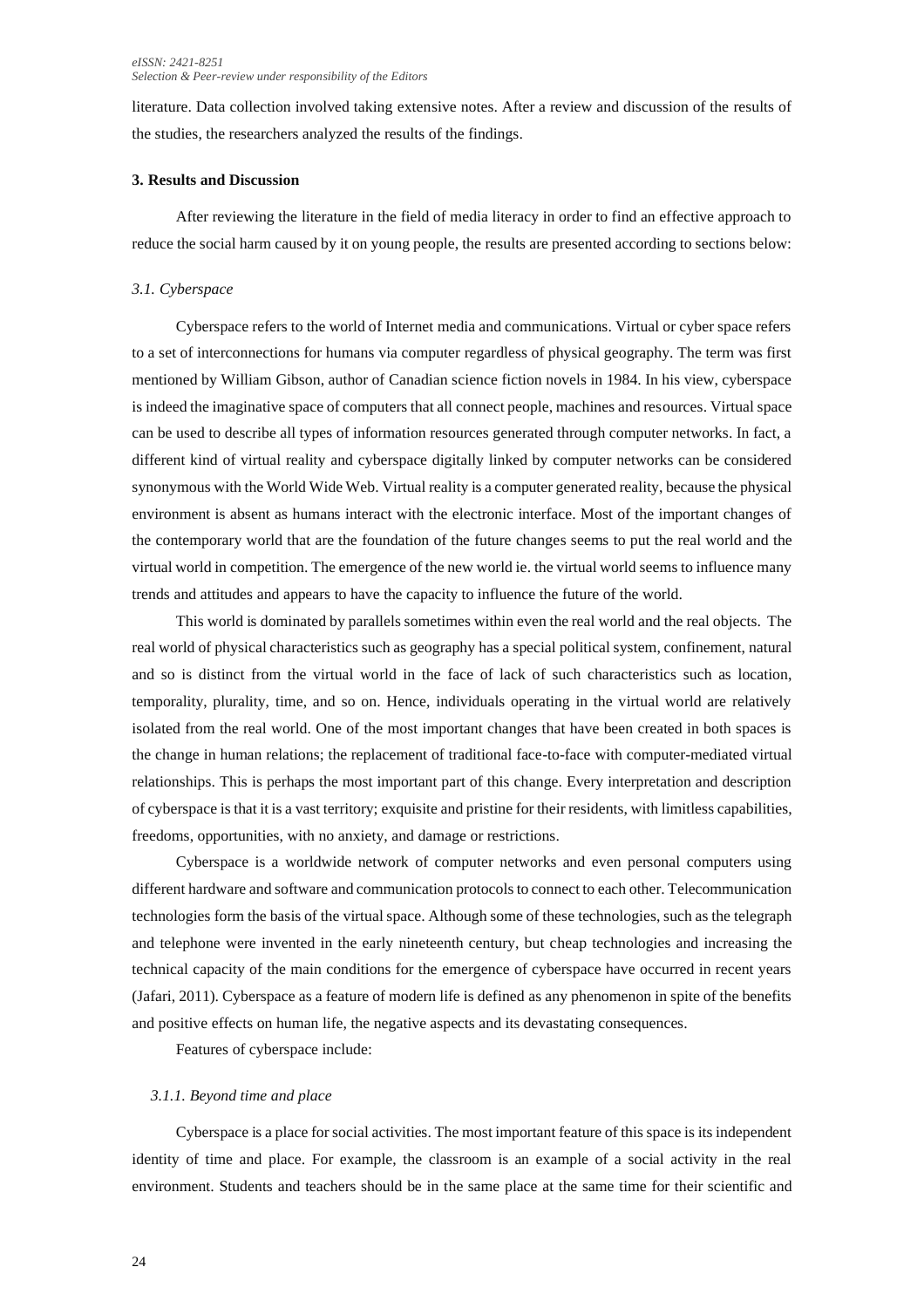educational interaction. But in cyberspace, virtual classes can be held where although students from each class are in unknown locations, they still have the opportunity to learn.

#### *3.1.2. Easy access to the latest information*

If you want to access the latest articles, books, or new news that are published worldwide, the easiest and fastest way possible will be the use of cyberspace.

#### *3.1.3. Charm and diversity*

The feature of customer orientation will be greatly impacted with inclusion of videos, pictures, texts or any other attractive art. These tools are all readily available in cyberspace adding to the diversity and appeal of cyberspace.

#### *3.1.4. Freedom of information and communication*

The true meaning of freedom of information and communication has been achieved in cyberspace, so access to any information is possible without any limitation.

#### *3.1.5. Being interactive*

Virtual environment is a two-way media which both producer and consumer are associated with and accept each other. This feature gives the parties the opportunity to present their views and learn from the views of others.

#### *3.2. Damage of cyberspace*

Akbari and Akbari (2011) have classified the damage of cyberspace within the following categories:

#### *3.2.1. Dissatisfaction with family*

One area of family problems and grievances is related to the overuse of the media. Most people who are addicted to the internet negatively impact their family life as they would have less time for the family and consequently, feel lonely and depressed and lack self-esteem. These individuals will face cultural and financial losses and even physical damage. The interference of the virtual space into the relationship between parents and children can reduce the role of the parents as a socio-cultural, religious and emotional referent which will create a generation gap. The growth of technology seems to have resulted in the the loss of bonding between children and parents.

#### *3.2.2. Internet addiction*

Computer games and using the Internet are interesting and enjoyable for adolescents and even adults. Unfortunately, some due to excessive use of computers and the Internet become addicted to these devices and like any other addiction, their only goal in life becomes to use computers and the Internet abandoning all other social activities. If they barred from using the Internet or computer, they become highly stressed and upset and even aggressive. Web surfing is a habit that is also in the list of addictive behaviors in virtual space and negatively impacts physical, psychological, familial, and economic areas of life.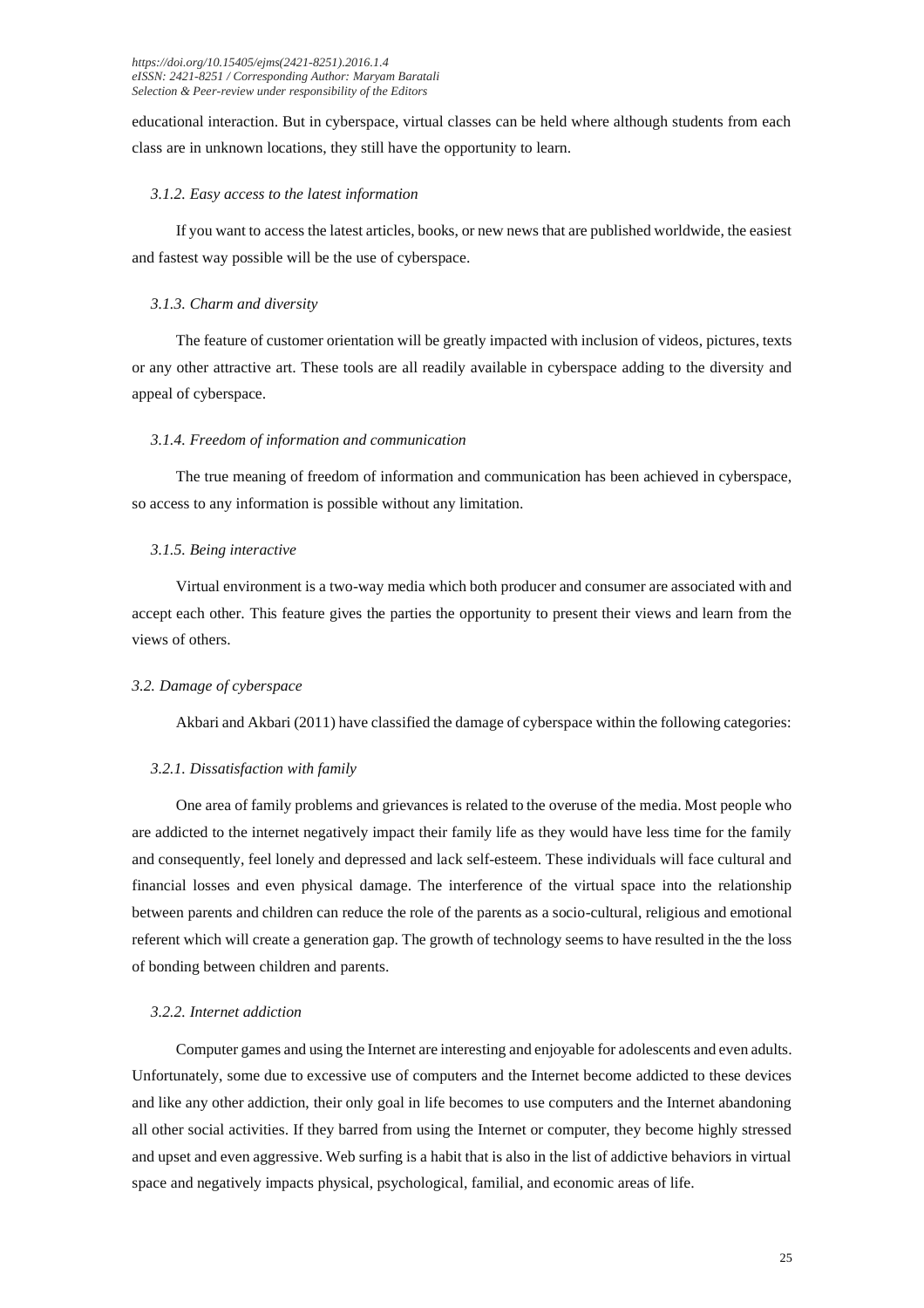#### *3.2.3. Identity crisis and disruption in the formation of character*

In cyberspace, everyone is trying to express their own ideas and interests. Revealing personal identities and details on the Internet can lead the growth and strength of multiple personalities. Young people are more vulnerable in this environment, and especially at a time when their identity is being formed, the danger is greater. With many features and options that the public media including the Internet offer, young people will be affected, to constantly try new and different types of behavior. This can create an uncertain identity formation and continuous change, the "Internet is a social scene that people in different situations, roles and lifestyles, exploit its effects" (Akbari & Akbari, 2011).

#### *3.2.4. Generation gap*

Nowadays, technology has created a gap between generations (children and parents). Conversation between family members have fallen silent almost overnight and this can be traumatic. Although parents and children are living in a cultural atmosphere, several factors cause attitudes and behaviors to be different. This phenomenon is increasingly causing a generation gap. The speed of development and expansion of relations with the developed world focus more attention to youth programs, the globalization of culture, the media, associations and community expanding outside of the family to join and belong to the youth and others (Rahimi, 2011).

#### *3.2.5. Conflict of values*

The presence of the Internet in the family has led to changes in the family value system. An experimental study has shown that young people's use of the Internet leads to the loss of the values of the family (Zadeh, 2005).

#### *3.2.6. Aggression and violence*

Using aggressive phrases and words in online communities is virtual intimidation that leads to the psychological abuse of others. More virtual violence can be traced to the area of interactive games (Anderson & Dale, 2004).

#### *3.2.7. Virtual friendship*

Virtual friendships can develop alongside real friendships. One of the most important features of internet friendship is the deception. Teens and young adults have used abbreviations in chat rooms that parents are not able to decrypt (Aameli, 2011).

#### *3.3. Necessity of media literacy education by Education Organization*

In the turbulent era of information, where most people are bombarded with various audio, visual and textual located media, the importance of media literacy is undeniable as proper choices of media messages will be possible. Since youth are continuously faced with a flood of media messages, social institutions such as education, i.e. universities and training centers as custodians of human being behaviour and culture have a major role in this regard. In most cases, young people lack the skills to accurately identify a media message. Media literacy education will increase their ability to access, analyze, evaluate and produce media messages. Media literacy will also generate thinking skills for students to apply critical perspectives when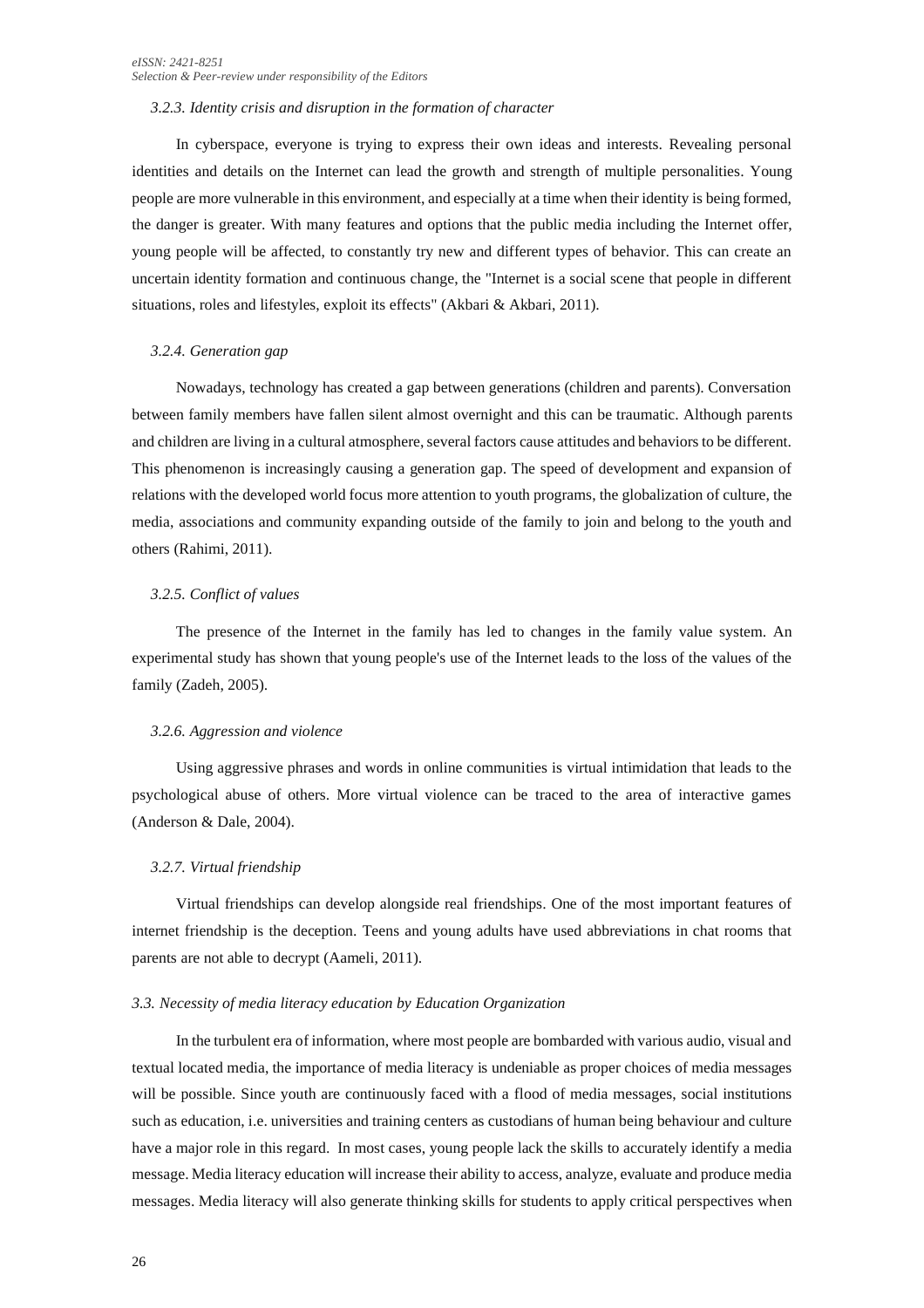dealing with the media. Those with access to the skills of persuasion and orientation can identify the message as well as social and cultural values which are being transmitted through media messages. Moreover, media literacy will teach young people how to make and produce proper media messages and finally, to evaluate and analyze the messages.

The most important goal of education is to prepare children and adolescents to live in the community. Education is consistent and aligned and appropriate with social, political and economic needs at national and international levels. If education is not consistent with international approaches it will become obsolete and non-formal hence losing its advantage (Alvin, 2005). Audiences of the information age, especially young people need the literacy skills to actively interact with the content of media messages by developing the judgment and the ability to decode the content of media messages (Nasiri & Aghili, 2012).

Developed countries have already put in place programmes to increase media literacy in the community, especially for the younger generation. IN the UK, basic media literacy courses are taught in schools. The aim of these courses is to teach the correct use of the media. In countries such as Japan and Canada, the issue of media literacy became a focus of study nearly three decades ago.

The Canadian media literacy movement in emphasising the necessity of media literacy education cites these reasons:

- 1. The media dominates cultural and political life;
- 2. Almost all information, except those directly experienced comes from the media;
- 3. The media can create powerful, ethical and behavioral models;
- 4. Our media consumption should be converted from a passive to an active relationship.

In addition to these reasons, researchers in the field of media literacy has expressed the need for media literacy for the following reasons:

- 1. We live in a mediated environment;
- 2. Media literacy focuses on critical thinking;
- 3. Media literacy is part of the life of an educated and well-educated citizen;
- 4. Media literacy promotes active participation in a media saturated environment;
- 5. Media education helps us to understand communication technologies (Ghasemi, 2006)

#### *3.4. Aim of media literacy education*

Media literacy education leads to the habit of questioning, research and presentation skills in order to strengthen communication with the media and make informed and thoughtful decisions through the critical analysis of media messages. In this view such critically interactive communication and education can bring about make drastic changes. Media literacy education pursues different objectives among which the most important are:

1. The development of creative, critical and careful thinking in young people against media content and performance.

2. Visual forms of knowledge associated with using it in combination with other skills of reading, writing, speaking and listening.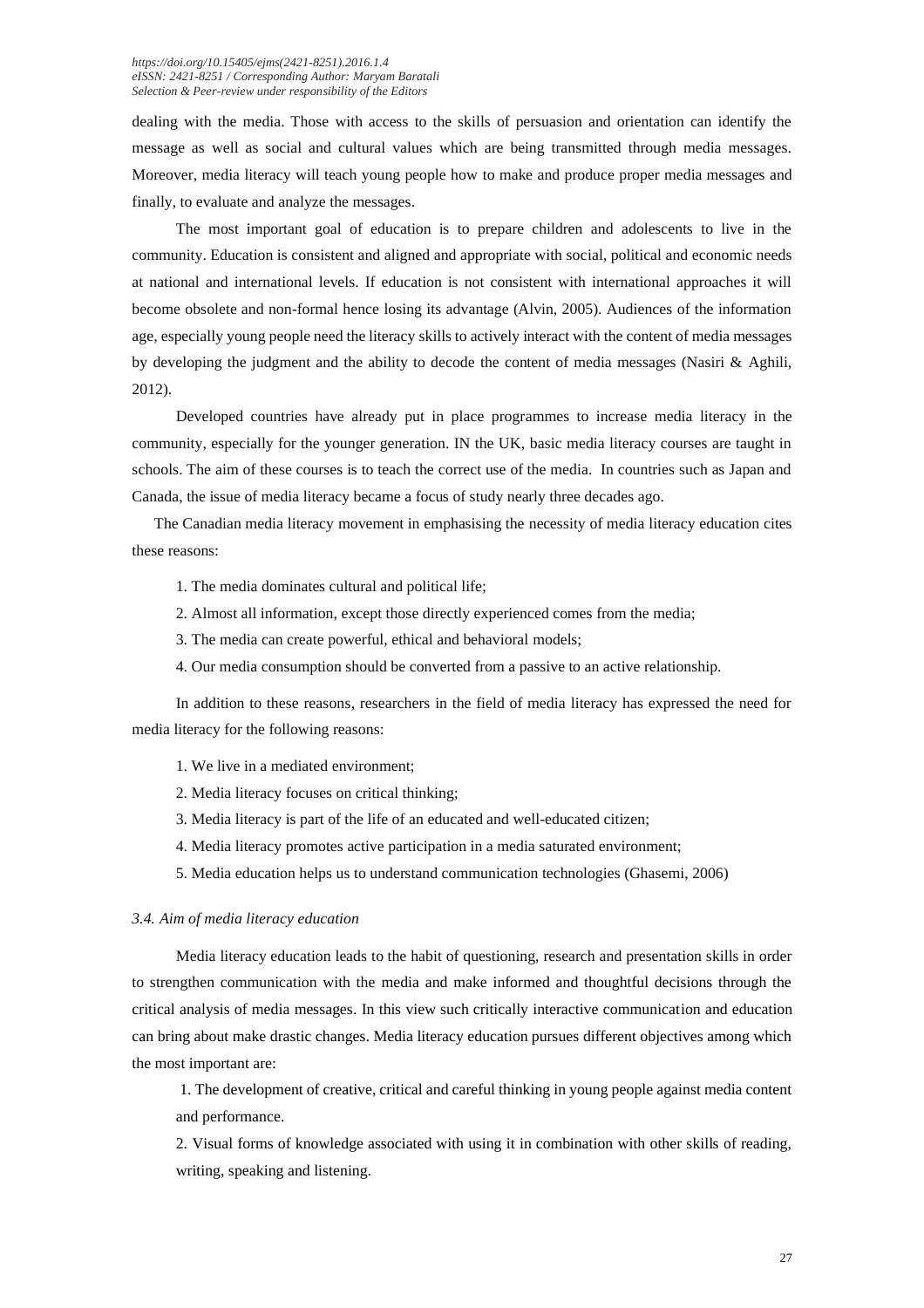#### **4. Conclusion**

The last century was the century of the atom and the symbol of the twenty-first century is the Internet and virtual space, with a shift from the industrial age to the post-industrial era. Now, the world is entering a new era with the transition from the economy of hardware to software. Growing communications, computers and the Internet in the new world are among the indications of the emergence of software, intangible and complex ideas. This is due to one of the important changes, which is changes in the way audiences use the media. Media literacy seeks to create the ability to use the media critically, so that the person can understand, analyze and evaluate different media messages and programs, creating positive, helpful and constructive messages. The media literate person can make informed media choices, with the ability to access their messages from a mass of messages, to critically analyze, evaluate and write messages in a variety of models. Thus, through media literacy, we can identify what a person has gained or lost through the time and cost spent on the use of the media. Media literacy provides audiences access to media messages through the ability to decrypt the message, map access to information and use new communication technologies such as computers and the Internet. The educational system plays a major role in the development of literacy.

In order to prevent and reduce social degeneration the following proposed solutions are given:

1 - Paying special attention to media literacy education in the formal education system and culture of the country in order to educate children and adolescents.

2 - Accompanying audiovisual media, newspapers, magazines, publications for the institutionalization of cyber culture.

3 - Family education in order to learn about cyberspace

4 - Forming and operating non-governmental organizations for the media literacy.

5 - Organizing training sessions in organizations and industries to familiarize and inform parents about the new technologies, especially the Internet and cyberspace.

6 - Communicating a sincere sympathy, compassion and understanding on the part of parents for their children.

7 - Provision of suitable and useful textbooks for media literacy prepared by the Ministry of Education.

#### **Acknowledgements**

The author(s) declare that there is no conflict of interest.

#### **References**

Aameli, S. R. (2009). *Virtual time of evolution in the virtual inputs*. Tehran: Beasat. [In Persian]

Aameli, S. R. (2011). The environment Approach to harm, crime, cyberspace law and policy. Tehran: Amirkabir. [In Persian]

Abasi, G. M., & Mirali, S. Z. (2012). The media literacy of Print media Audiences in Tehran City. *Studies in Culture and Communication*, *20*, 129-136. [In Persian]

Akbari, A., & Akbari, M. (2011). *Social Pathology*. Tehran: Groght and Development. [In Persian]

Amiri, S. (2010). *Adolescents problems (Parent's Guide to the Treatment of Adolescents)*. Tehran: Ghatreh. [In Persian]

Bakingham, D. (2010). *Media Education* (H. Sarafraz, trans.). Tehran: Imam Sadegh University. [In Persian] Basirian Jahromi, H., & Basirian Jahromi, R. (2007). Introduction to media literacy and critical thinking*,* 

*Media Quarterly*, *68*, 33-50. [In Persian]